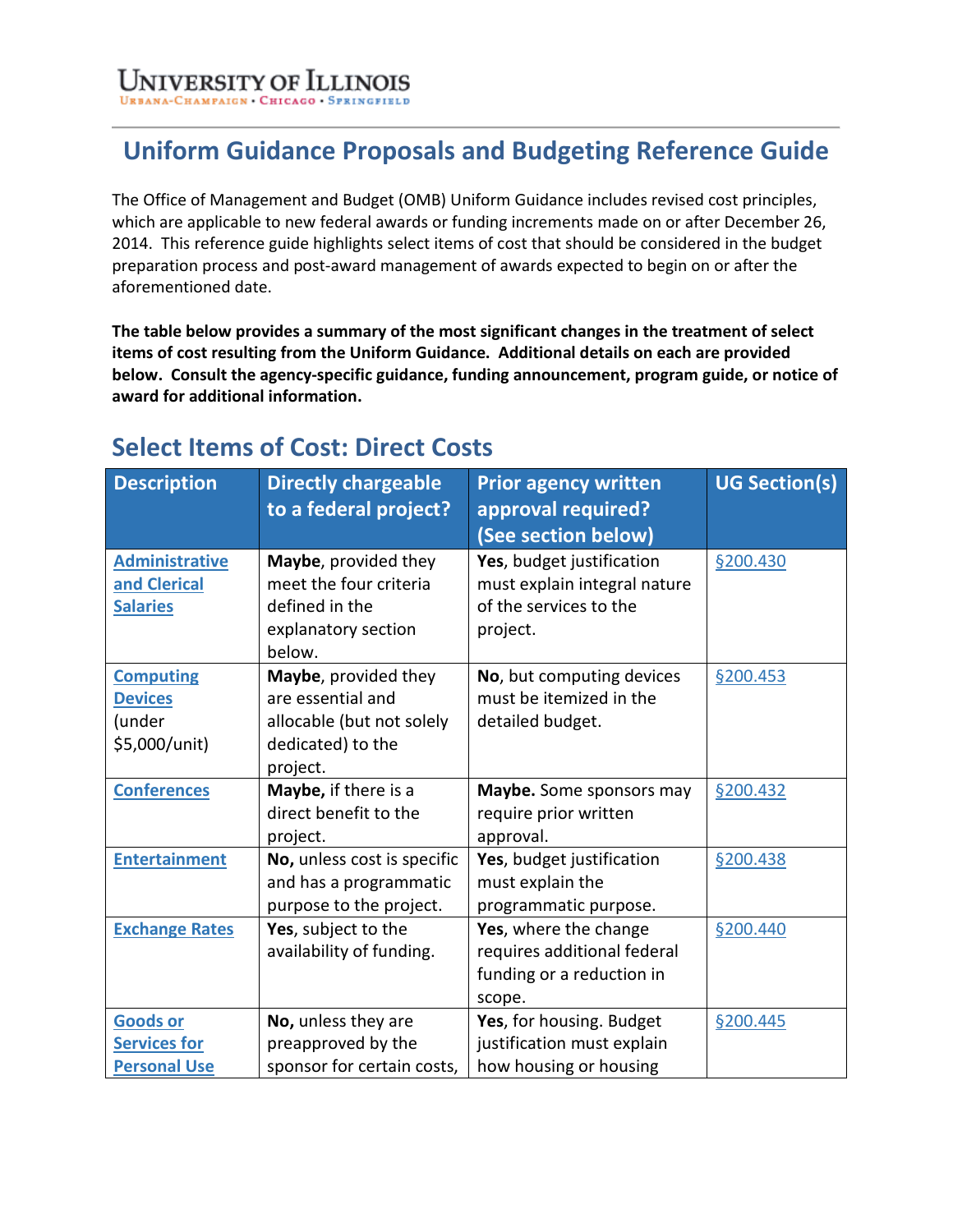# UNIVERSITY OF ILLINOIS

| (including)              | such as housing              | allowance is essential and  |          |
|--------------------------|------------------------------|-----------------------------|----------|
| housing costs)           | allowances.                  | allocable.                  |          |
| <b>Memberships &amp;</b> | Maybe, they must             | Maybe. Civic and community  | §200.454 |
| <b>Subscriptions</b>     | directly benefit the         | organizations require prior |          |
|                          | project.                     | written approval.           |          |
| <b>Participant</b>       | Yes, now universally         | Yes.                        | §200.456 |
| <b>Support Costs</b>     | across all agencies.         |                             |          |
| <b>Programmatic</b>      | Yes, when they are           | No.                         | §200.430 |
| <b>Salary Costs</b>      | directly related to work     |                             |          |
|                          | on the award.                |                             |          |
| <b>Publication and</b>   | Yes, even if incurred        | No.                         | §200.461 |
| <b>Printing</b>          | outside the period of        |                             |          |
|                          | award, but before            |                             |          |
|                          | closeout.                    |                             |          |
| <b>Travel</b>            | No, University policy        | No.                         | §200.474 |
| (Dependent Care          | does not allow these         |                             |          |
| Costs)                   | costs on all fund types,     |                             |          |
|                          | therefore they are not       |                             |          |
|                          | allowed on sponsored         |                             |          |
|                          | awards.                      |                             |          |
| <b>Visas</b>             | Yes, if short-term, critical | No.                         | §200.463 |
| (Short-term)             | and necessary for the        |                             |          |
|                          | project.                     |                             |          |

### **Indirect Costs**

| <b>Description</b>                                                                               | <b>What Rate Should be</b><br>Used?                                                                                            | <b>Any Exceptions?</b>                                                                                                                                                              | <b>UG Section</b> |
|--------------------------------------------------------------------------------------------------|--------------------------------------------------------------------------------------------------------------------------------|-------------------------------------------------------------------------------------------------------------------------------------------------------------------------------------|-------------------|
| <b>Awards Issued</b><br>to the<br><b>University</b><br>(Federal, or<br>federal pass-<br>through) | The University's<br>negotiated indirect cost<br>rate should be requested<br>on all federal and federal<br>pass-through awards. | In the case of statutory<br>limitations or other agency<br>approved and published<br>reduced rates, the University<br>may want to consider the<br>impact of accepting the<br>award. | §200.414          |
| <b>Subawards</b><br><b>Issued by the</b><br><b>University</b><br>(Federal pass-<br>through)      | The subawardee's<br>negotiated indirect cost<br>rate should be honored.                                                        | Yes, in the absence of a<br>federally negotiated rate<br>agreement, a de minimis<br>rate of up to 10% can be<br>used, unless the sponsor's<br>guidelines indicate<br>otherwise.     | §200.331          |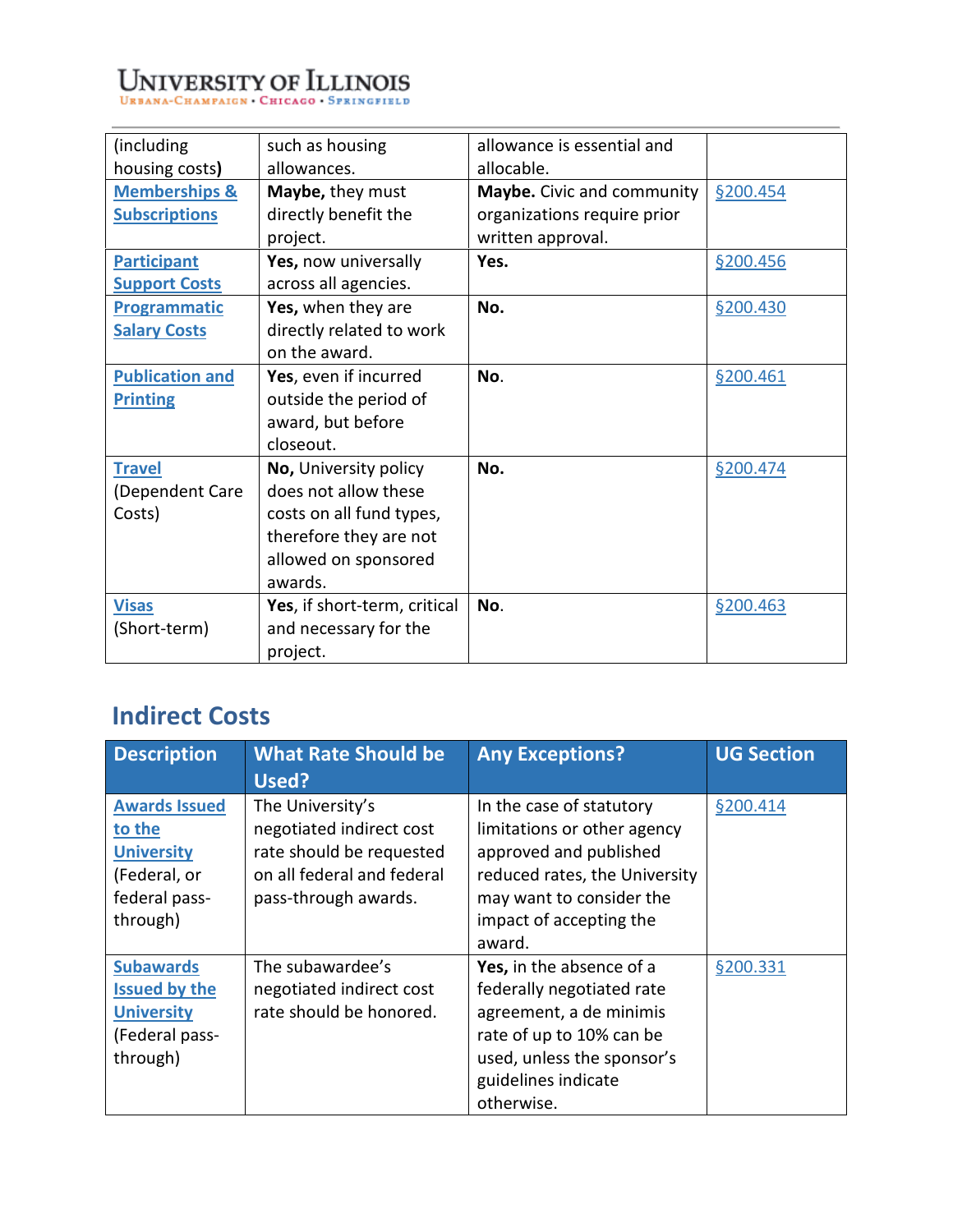## University of Ii

CHAMPAIGN CHICAGO SP

### **Allowable Costs**

The definition of what constitutes an allowable cost remains essentially the same (i.e. necessary, reasonable, allocable, allowable and consistently treated). Most costs that were unallowable before remain unallowable now. What has changed is that for certain costs to be allowable as direct charges, they must be included in the proposal budget or require prior written approval from the sponsor before the cost is incurred.

### **Prior Approval**

**At the proposal stage**, items requiring prior approval must be itemized in the proposal budget and explained in the budget justification. In rare cases, the justification may be documented in the scope of work. Sponsor acceptance of the budget and issuance of the notice of award constitutes prior approval.

**After an award has been issued**, if costs were not included in the original budget, prior written approval must be requested from the federal awarding agency or pass-through entity prior to incurring costs. These requests must include a budget and budget justification, and submitted to the appropriate central office at your campus:

UIUC - Grants and Contract's Office UIC – Office of Research Services UIS - Office of Research Administration

The full list of costs requiring prior written approval is provided in the Uniform Guidance, [§ 200.407.](https://www.ecfr.gov/current/title-2/part-200#200.407) Additional details regarding budget revisions can be found in the Uniform Guidance, [§200.308.](https://www.ecfr.gov/current/title-2/part-200#200.308)

**Modular budgets** (funding is requested in modules of \$25,000 total direct costs, without specific budget line items), which are most commonly used by NIH, conflict with the Uniform Guidance's requirement for certain costs to have prior written approval or be explicitly included in the budget in order to be allowable. Unless NIH provides updated modular budget instructions or changes its Grants Policy Statement, any costs requiring prior approval under a modular award will likely require NIH approval after an award has been made, but prior to incurring such costs.

### **Direct v. Indirect Costs**

**Direct costs** are those costs that can be identified specifically with a particular sponsored project or other internally or externally funded activity, or that can be directly assigned to such activities relatively easily with a high degree of accuracy. For more information, see Uniform Guidance [§200.413.](https://www.ecfr.gov/current/title-2/part-200#200.413)

**Indirect costs**, or facilities and administrative (F&A) costs, means those costs incurred for a common or joint purpose benefitting more than one cost objective, and not readily assignable to a particular sponsored project. Indirect (F&A) cost components include depreciation, interest, operations and maintenance, and library costs, as well as departmental, sponsored project, general,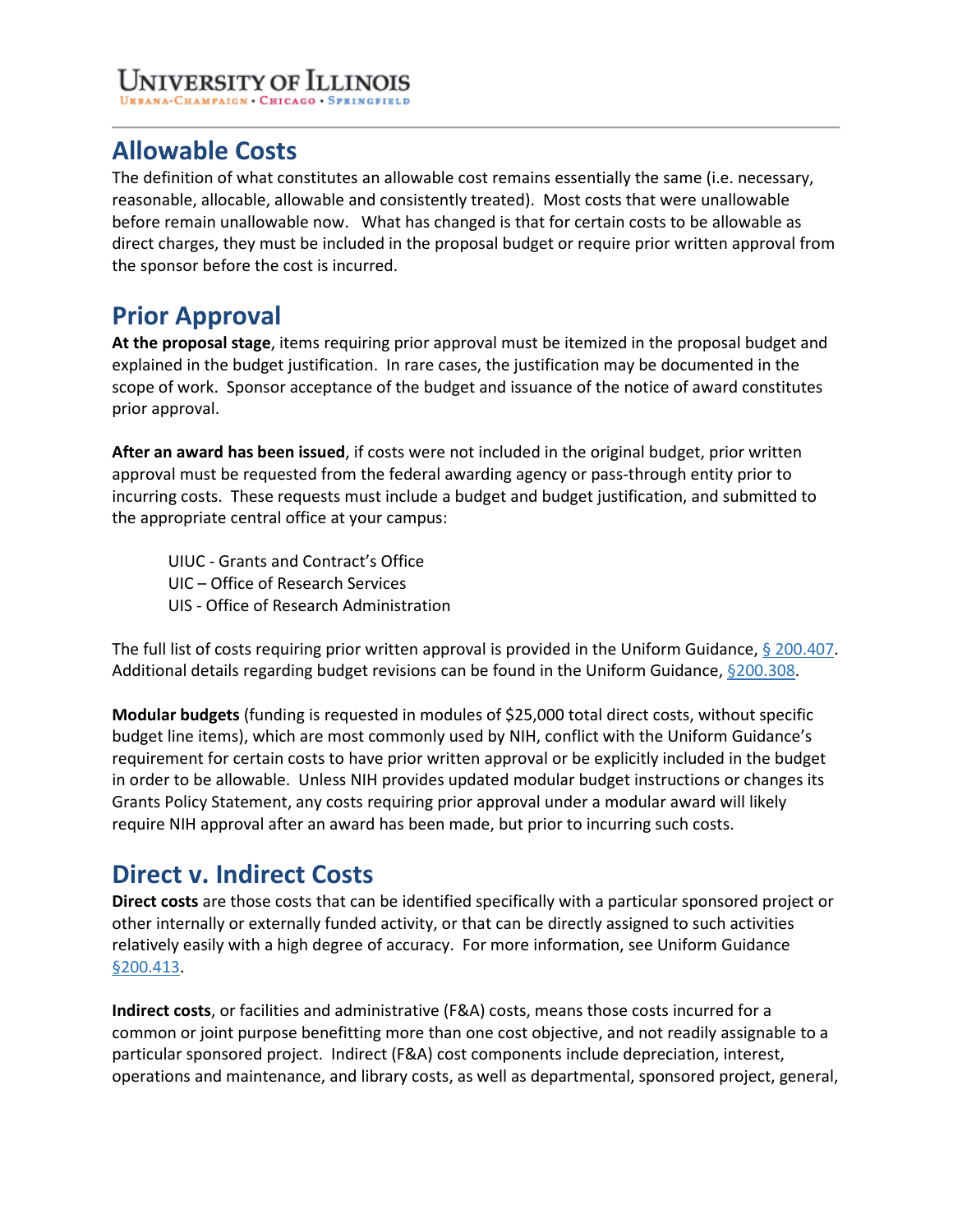**UNIVERSITY OF ILLING** 

and student services administration costs, and other similar costs, that benefit many activities. For more information, see Uniform Guidance [§200.414.](https://www.ecfr.gov/current/title-2/part-200#200.414)

Specific identification with a sponsored project should be the determining factor in distinguishing direct from indirect costs, rather than the nature of the goods or services. Costs incurred for the same purpose in like circumstances must be treated consistently, as either direct or indirect costs.

### **Additional Details on Select Items of Cost**

### <span id="page-3-0"></span>**1. Administrative and Clerical Salaries (200.413 / 200.430)**

The salaries of administrative and clerical staff should normally be treated as indirect costs. Direct charging of these costs may be appropriate only if all of the following conditions are met:

- Administrative or clerical services are integral\* to a project or activity;
- Individuals involved can be specifically identified with the project or activity;
- Such costs are explicitly included in the budget (by employee name(s) or specific position title(s)) or have the prior written approval of the federal awarding agency; and
- The costs are not also recovered as indirect costs.

\**Integral* is defined as essential to the completion of the project's goals and objectives, rather than necessary for the overall operation of the institution. Services are essential when they are vital or fundamental to the project or activity. In general, minimal effort contributions are not likely to be considered essential.

You may not include the salaries of administrative personnel conducting activities such as financial reconciliations, general clerical work, and proposal preparation, as these costs support overall institutional operations and must be treated as indirect (F&A) costs.

Items to consider when determining if direct charging of administrative personnel costs may be appropriate:

- How is this project an exception as opposed to other similar projects?
- What is required that makes this direct charge necessary and how is it above and beyond the normal level of support?
- What specific circumstances is this project experiencing that makes this different?

To directly charge the salaries of administrative and clerical staff, the budget justification in the proposal must include a narrative that explains how the services are integral to the project. If it was not included at the time of the proposal, the costs must still meet the four requirements listed above and you must work with your campus central office to obtain prior written approval from the federal awarding agency or pass-through entity before the costs are incurred. Departments must discretely identify and charge each individual engaged in supporting a particular grant or contract, and not charge out costs from a clerical pool.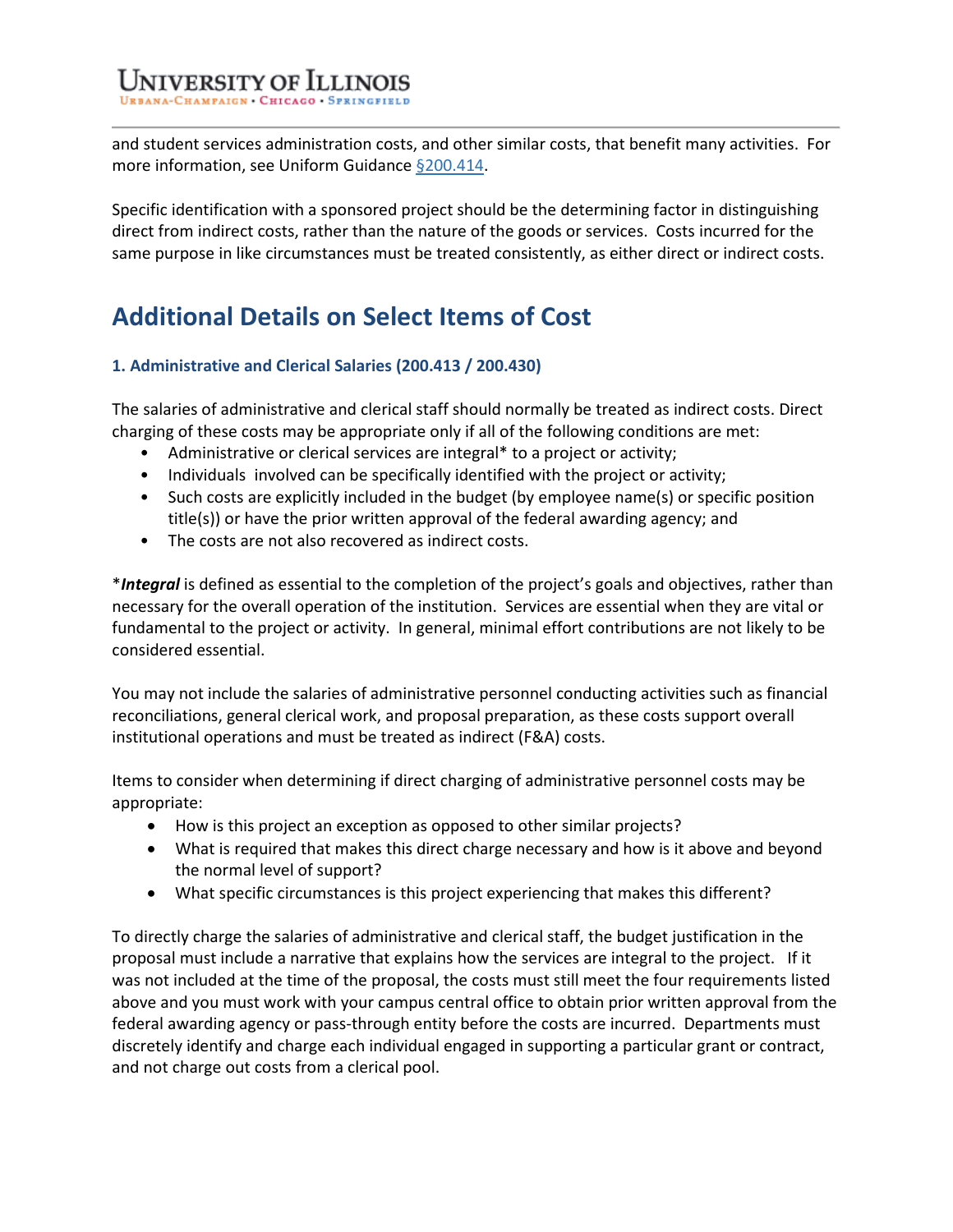### Jniversity of Illii

#### <span id="page-4-0"></span>**2. Computing Devices (200.453)**

Computing devices are defined as machines used to acquire, store, analyze, process, and publish data and other information electronically, including accessories (or "peripherals") for printing, transmitting and receiving, or storing electronic information. Computing devices, including the associated shipping costs, should be included under the budget category 'Materials and Supplies' in proposals.

Computing devices costing less than \$5,000 that are essential and allocable may be charged as direct costs. The Uniform Guidance states that it is not necessary for the computing device to be solely dedicated to the performance of an award. Similar to OMB Circular A-21, a computing device will only be allowable as a direct cost if it is necessary, reasonable, consistently treated, and properly allocated. However, this does *not* mean that a laptop or IPad can be charged to every sponsored project.

This means the computing device must be:

- 1. Essential for the purposes of carrying out a specific objective of the sponsored project;
- 2. Above and beyond what is provided by the department; and
- 3. Charged to the sponsored project in some reasonable proportion relative to how much it is used for the award.

In addition, devices may not be purchases for reasons of convenience or preference. Computing devices must be itemized in the proposal budget and specifically addressed in the budget justification.

### <span id="page-4-1"></span>**3. Conferences (200.432)**

The Uniform Guidance defines a conference as meeting, retreat, seminar, symposium, workshop or event whose primary purpose is the dissemination of technical information beyond the University and is necessary and reasonable for successful performance under the sponsored award.

Allowable conference costs when the University acts as a conference sponsor or host, include:

- Rental of facilities,
- Speakers' fees,
- Costs of meals and refreshments served at the conference,
- Local transportation,
- Other items incidental to the conferences, unless restricted by the award terms and conditions, and
- As needed, the costs of identifying (but not providing) locally available dependent-care resources.

Networking and social activities pre- or post-conference are considered entertainment costs and are unallowable on sponsored projects unless the sponsor has provided written approval for this type of event.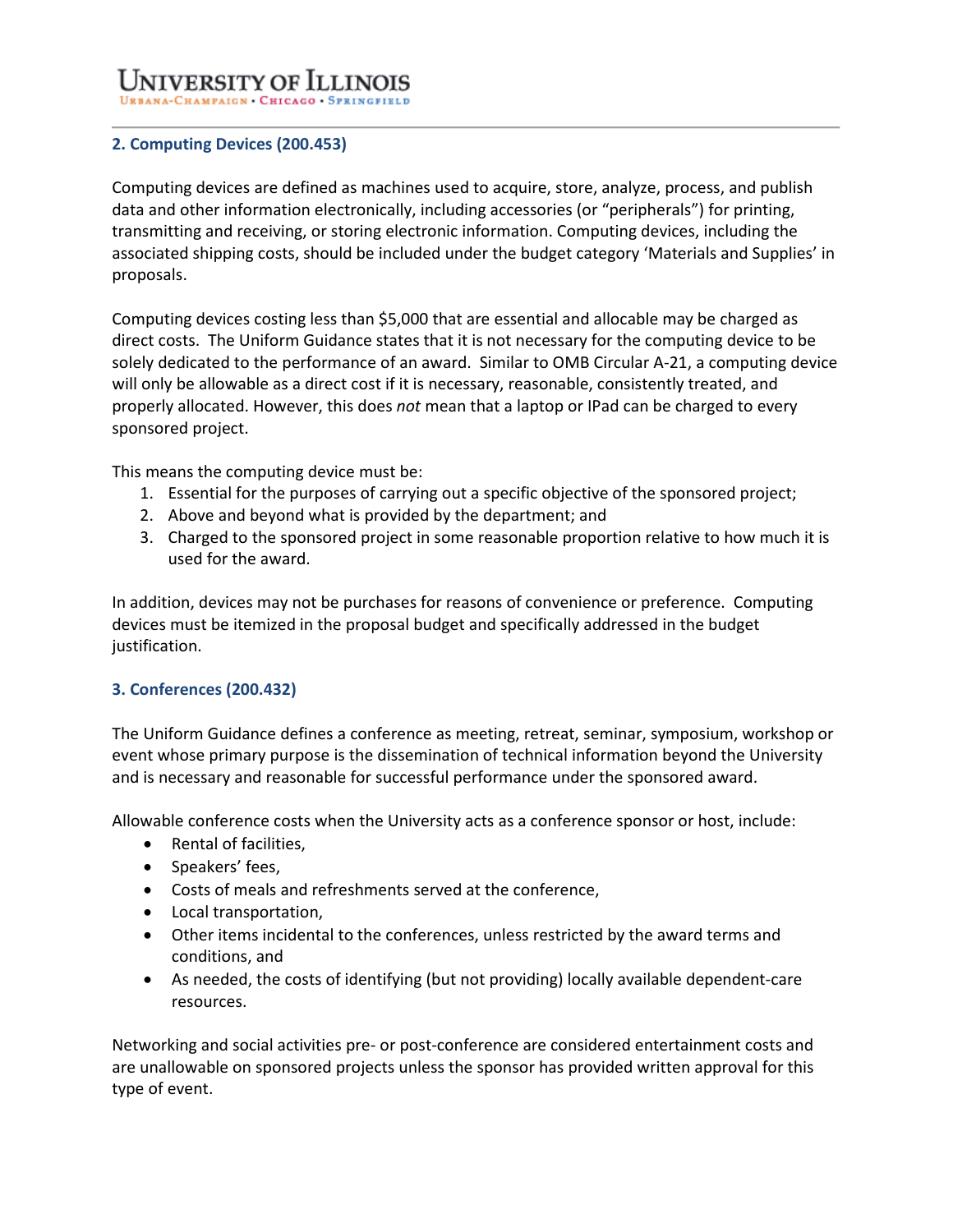When the University acts as the host or sponsor of a conference funded by a sponsored award, it must ensure that costs are appropriate, necessary and managed in a manner to minimize costs.

#### <span id="page-5-0"></span>**4. Entertainment (200.438)**

Costs of entertainment, including amusement, diversion, and social activities and any associated costs, are typically unallowable. They may be allowable if a programmatic purpose exists and the costs are specifically itemized in the approved budget or have the sponsor's prior written approval.

Any event with alcoholic beverages served, available, or present is considered a social event.

#### <span id="page-5-1"></span>**5. Exchange Rates (200.440)**

The cost of fluctuations in exchange rates is allowable as long as there is funding available on the award and prior approval has been received from the federal awarding agency. The institution must review local currency gains to determine the need for additional federal funding before the expiration date of the federal award.

Prior approval is not required every time the exchange rate changes and a federal award is charged. Approval of exchange rate fluctuations is required only when the change results in the need for additional federal funding, or the increased costs results in the need to significantly reduce the scope of the project.

#### <span id="page-5-2"></span>**6. Goods or Services for Personal Use (200.445)**

Costs of goods or services for personal use are unallowable regardless of whether the cost is reported as taxable to the employee.

Housing, housing allowance and personal living expenses are allowable as direct costs if approved in advance by the awarding agency. The budget justification must explain the direct benefit to the project.

#### <span id="page-5-3"></span>**7. Memberships and Subscriptions (200.454)**

The costs of the University's membership in business, technical, and professional organizations, and subscriptions to business, technical, and professional periodicals are allowable when they provide a direct benefit to the project.

The cost of memberships in any civic or community organization is allowable with the prior approval of the federal awarding agency or pass-through entity, which is a change from OMB Circular A-21. These costs must be itemized in the budget and described in the budget justification, or receive prior-written approval before the incurrence of such costs.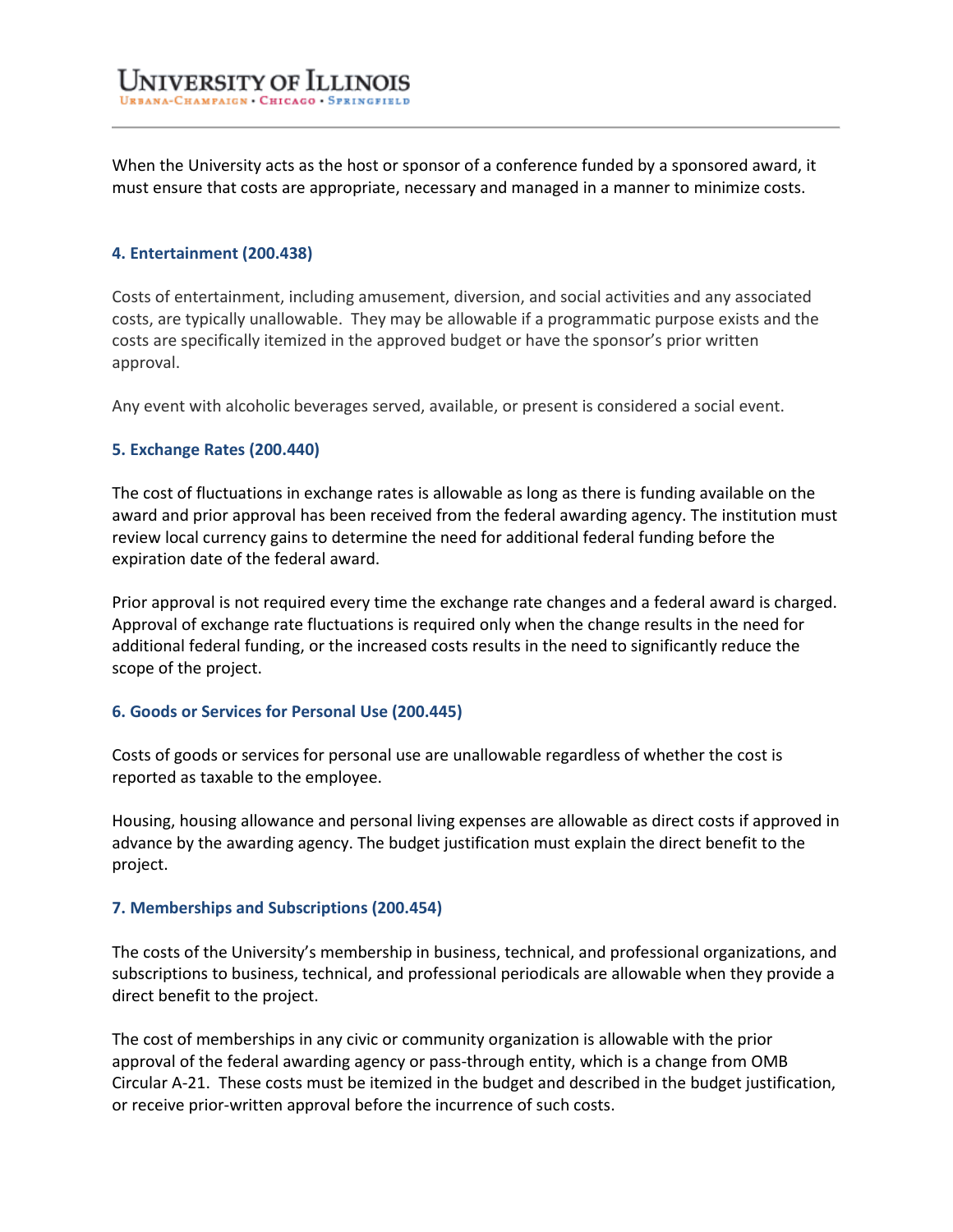The cost of membership in any social organizations, such as country or dining clubs, or organizations whose primary purpose is lobbying remains unallowable. Individual membership and subscription costs are also unallowable.

### <span id="page-6-0"></span>**8. Participant Support Costs (200.75 / 200.456)**

Participant\* support costs are direct costs for items such as stipends or subsistence allowances, travel allowances, and registration fees paid to or on behalf of participants or trainees (but not employees) in connection with conferences or training projects. These costs require prior agency approval. In addition, these costs must be *excluded* when calculating the Modified Total Direct Costs (MTDC) to determine the overall project's indirect costs (see section [§200.68\)](https://www.ecfr.gov/current/title-2/part-200#200.68).

At this point, NSF is the only agency to release specific requirements on how participant support costs should be treated. Other agencies will be releasing more details in late-December 2014.

\**Participant* is defined as an individual who is the recipient of a service or training provided at a workshop, conference, seminar, symposium or other short-term instructional or information sharing activity funded by a sponsored project. These participant support costs do not include costs such as payments to individuals involved in human subject testing, clinical trials, etc.

### <span id="page-6-1"></span>**9. Programmatic Salary Costs – Special Consideration (200.430(1)(h)(i))**

Costs for developing and maintaining human or animal research protocols, managing substances and chemicals, securing project-specific data, or coordinating research subjects may be directly charged to a project when they are contributing and directly related to work under an award. They are subject to the regular costing requirements (e.g. allocable, reasonable, and allowable under the award terms and conditions), and must be incurred within the performance period of the award.

#### <span id="page-6-2"></span>**10. Publication and Printing Costs (200.461)**

Publication costs for electronic and print media, including distribution, promotion, and general handling are allowable. Costs of publication or sharing of research results incurred after the award end date, but before the project closeout are allowable and should be included in the budget. If publication costs are not identifiable with a particular cost objective and not readily assignable to a particular sponsored project, they should be treated as indirect costs and not charged to a sponsored award.

### <span id="page-6-3"></span>**11. Travel, dependent care costs (200.474)**

Travel costs include expenses for transportation, lodging, subsistence, and related items incurred by employees who are in travel status on official University business. They are allowable on sponsored awards when participation is necessary to the project, and the costs are reasonable and consistent with the University's documented travel policies.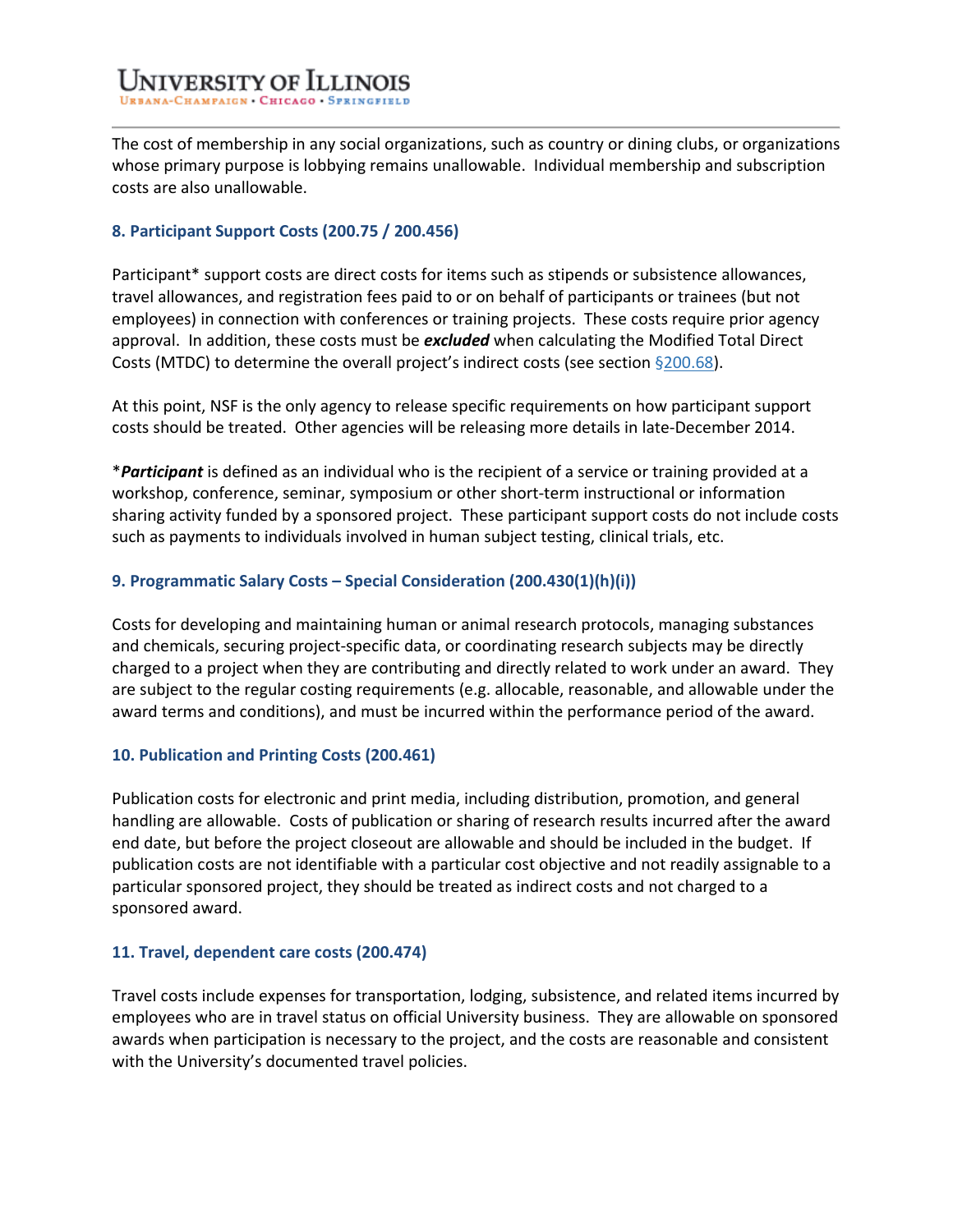The University's travel policy does not allow for the reimbursement of dependent care costs while traveling. Therefore, these costs remain unallowable on the University's sponsored awards since the Uniform Guidance requires consistent treatment across all fund types.

For travel longer than 6 months, see section § 200.474.

### <span id="page-7-0"></span>**12. Visas, short-term (200.463)**

Short-term, travel visa costs (as opposed to longer-term, immigration visas) are generally allowable when issued for a specific period and purpose, and therefore can be clearly identified as directly connected to recruitment of personnel for a sponsored award. For the costs to be directly charged to an award, they must:

- Be critical and necessary for the conduct of the project;
- Be allowable under the applicable cost principles;
- Be consistent with the University's cost accounting practices and entity policy; and
- Meet the definition of "direct costs" as described in the applicable cost principles.

Long-term immigration visas are still unallowable and cannot be charged to sponsored awards.

### **13. Indirect Costs, or Facilities and Administrative (F&A) Costs**

#### <span id="page-7-1"></span>**Awards Issued to the University (200.414)**

When the University is the recipient of federal funding (direct or pass-through), the awarding entity should honor the University's negotiated indirect cost rates. As such, the University's full negotiated indirect cost rates should be requested on federal and federal pass-through awards proposals.

Some deviations may apply, such as if a lower rate is required by statute or regulation, or when approved and published by the sponsoring agency head (or delegate). In such cases, the University may want to consider the impact of accepting the award.

#### <span id="page-7-2"></span>**Subawards Issued by the University (200.331)**

When the University serves as the pass-through entity of federal funding (i.e. issues a federal subaward), the subrecipient's federally negotiated indirect cost rate should be honored. In the absence of a federally negotiated rate agreement, the subrecipient can request up to a 10% de minimis rate on a modified total direct cost (MTDC) basis, unless the sponsor's guidelines indicate otherwise.

#### **Change in Modified Total Direct Cost Base Used to Calculate Indirect Costs (200.68)**

Costs categorized as participant support costs (see section 8. above) are now a standard exclusion from the MTDC base (for all sponsors, not just NSF) and are not subject to the recovery of indirect costs. In other words, no indirect costs should be requested in budget proposals on participant support costs.